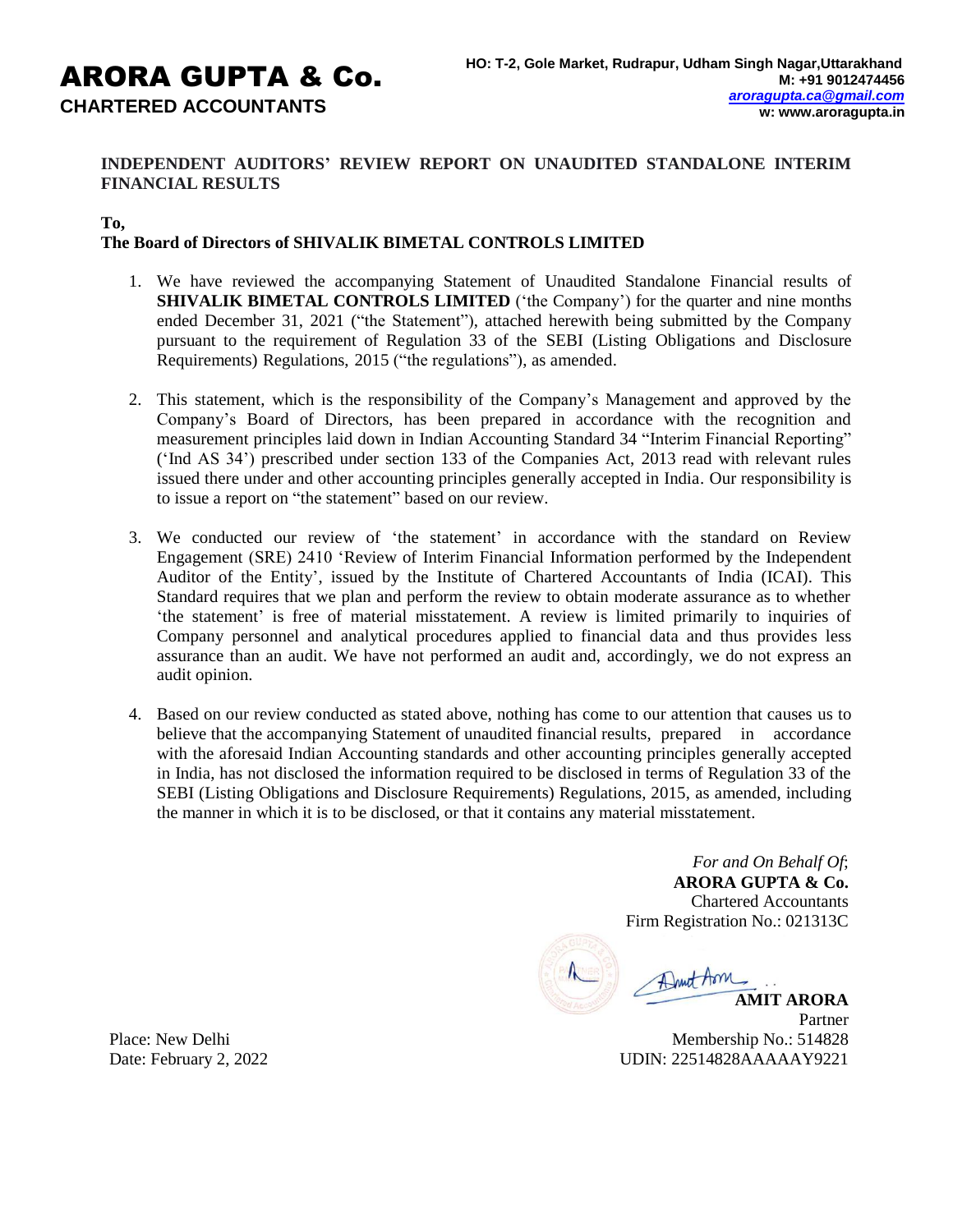## **SHIVALIK BIMETAL CONTROLS LIMITED**

 Regd. Office: 16-18, New Electronics Complex Chambaghat, District Solan (Himachal Pradesh)-173213

CIN : L27101HP1984PLC005862

 **STATEMENT OF UNAUDITED STANDALONE FINANCIAL RESULTS FOR THE QUARTER AND NINE MONTHS ENDED 31ST DECEMBER ,2021**

| (₹ in lakhs, except EPS) |                                                                  |                          |                |               |                          |                          |                |  |
|--------------------------|------------------------------------------------------------------|--------------------------|----------------|---------------|--------------------------|--------------------------|----------------|--|
|                          |                                                                  |                          | Quarter Ended  |               |                          | <b>Nine Months Ended</b> |                |  |
| S No.                    | Particulars                                                      | 31.12.2021               | 30.09.2021     | 31.12.2020    | 31.12.2021               | 31.12.2020               | 31.03.2021     |  |
|                          |                                                                  | Unaudited                | Unaudited      | Unaudited     | Unaudited                | Unaudited                | Audited        |  |
|                          |                                                                  |                          |                |               |                          |                          |                |  |
| 1.                       | Revenue from Operations                                          | 8,812.89                 | 7,623.08       | 5,902.94      | 23,467.13                | 13,685.70                | 20,372.17      |  |
| 2.                       | Other Income                                                     | 184.57                   | 122.44         | 122.47        | 392.07                   | 288.33                   | 404.60         |  |
| 3.                       | Total Income (1+2)                                               | 8,997.46                 | 7,745.52       | 6,025.41      | 23,859.20                | 13,974.03                | 20,776.77      |  |
| 4.                       | <b>Expenses</b>                                                  |                          |                |               |                          |                          |                |  |
|                          | a) Cost of materials consumed                                    | 4,438.70                 | 4,123.20       | 2,966.68      | 12,657.69                | 7,552.23                 | 11,288.64      |  |
|                          | b) Purchase of stock-in-trade                                    |                          | $\overline{a}$ | ä,            | $\overline{a}$           | $\overline{a}$           |                |  |
|                          | c) Changes in inventories of finished goods and work in progress | 47.21                    | (433.05)       | (63.51)       | (1,004.48)               | (635.99)                 | (1,160.97)     |  |
|                          | d) Employees benefit expense                                     | 700.67                   | 697.83         | 543.17        | 1,989.83                 | 1.421.82                 | 2.222.58       |  |
|                          | e) Finance costs                                                 | 75.55                    | 36.57          | 38.26         | 155.96                   | 113.87                   | 162.87         |  |
|                          | f) Depreciation and amortisation expense                         | 159.80                   | 149.17         | 150.19        | 451.36                   | 434.16                   | 589.90         |  |
|                          | g) Other expenses                                                | 1,569.94                 | 1,452.78       | 1,199.04      | 4,400.02                 | 2,999.24                 | 4,408.16       |  |
|                          | <b>Total expenses</b>                                            | 6,991.87                 | 6,026.50       | 4,833.83      | 18,650.38                | 11,885.33                | 17,511.18      |  |
|                          |                                                                  |                          |                |               |                          |                          |                |  |
| 5.                       | Profit from Operations before Exceptional Items and tax (3-4)    | 2,005.59                 | 1,719.02       | 1,191.58      | 5,208.82                 | 2,088.70                 | 3,265.59       |  |
| 6.                       | Exceptional Items- (Income)/Expense                              |                          |                |               |                          |                          |                |  |
| 7.                       | Profit before Tax (5-6)                                          | 2,005.59                 | 1,719.02       | 1,191.58      | 5,208.82                 | 2,088.70                 | 3,265.59       |  |
| 8.                       | Tax expense                                                      |                          |                |               |                          |                          |                |  |
|                          | a) Current Tax                                                   | 512.50                   | 445.68         | 320.50        | 1.346.93                 | 577.18                   | 905.00         |  |
|                          | b) Deferred Tax                                                  | 23.33                    | (9.34)         | (14.61)       | (8.62)                   | (46.68)                  | (54.59)        |  |
|                          | <b>Total Tax Expenses</b>                                        | 535.83                   | 436.34         | 305.89        | 1,338.31                 | 530.50                   | 850.41         |  |
| 9.                       | Net Profit for the Period (7-8)                                  | 1,469.76                 | 1,282.68       | 885.69        | 3,870.51                 | 1,558.20                 | 2,415.18       |  |
| 10.                      | <b>Other Comprehensive Income</b>                                |                          |                |               |                          |                          |                |  |
|                          | a) i) Items that will not be reclassified to Profit & loss       | $\overline{\phantom{a}}$ | (11.63)        | $\frac{1}{2}$ | (11.63)                  | 1.29                     | (11.36)        |  |
|                          | ii) Income Tax related to the above                              | $\sim$                   | 2.93           | $\sim$        | 2.93                     | (0.32)                   | 2.86           |  |
|                          | b) i) Items that will be reclassified to Profit & loss           | $\overline{\phantom{a}}$ | ÷,             | L,            |                          | $\overline{\phantom{a}}$ | $\blacksquare$ |  |
|                          | ii) Income Tax related to the above                              |                          |                | ÷             |                          |                          |                |  |
|                          | $[a(i+ii)+b(i+ii)]$                                              |                          | (8.70)         |               | (8.70)                   | 0.97                     | (8.50)         |  |
| 11.                      | Total Comprehensive Income for the period (9+10)                 | 1,469.76                 | 1,273.98       | 885.69        | 3,861.81                 | 1,559.17                 | 2,406.68       |  |
| 12.                      | Paid-up equity share capital                                     |                          |                |               |                          |                          |                |  |
|                          | (Face Value of the Share ₹2/- Each)                              | 768.06                   | 768.06         | 768.06        | 768.06                   | 768.06                   | 768.06         |  |
| 13.                      | Other Equity                                                     | $\overline{\phantom{a}}$ | $\blacksquare$ | ÷.            | $\overline{\phantom{a}}$ | $\overline{a}$           | 13,055.40      |  |
| 14.                      | Earnings Per Share (Face Value of the share ₹2/ each)            |                          |                |               |                          |                          |                |  |
|                          | a) Basic                                                         | 3.83                     | 3.32           | 2.31          | 10.06                    | 4.06                     | 6.27           |  |
|                          | b) Diluted                                                       | 3.83                     | 3.32           | 2.31          | 10.06                    | 4.06                     | 6.27           |  |

 **NOTES:**

1. The above financial results were reviewed by the Audit Committee and approved by the Board of Directors of the Company at their respective meeting(s) held on 2nd February, 2022. The Statutory Auditors of the Company have carried out the limited review of the Standalone financial results and have expressed an unmodified report thereon.

2. These financial results have been prepared in accordance with the recognition and measurement principles of applicable Indian Accounting Standards ("Ind AS") notified under the Companies (Indian Accounting Standards) Rules, 2015 as specified in Section 133 of the Companies Act, 2013 read with the relevant rules issued thereunder and in terms of Regulation 33 of SEBI (Listing Obligations and Disclosure Requirements) Regulations, 2015, as amended, including relevant circulars issued by SEBI from time to time.

3. The Board of Directors have announced the payment of interim dividend @ 25% i.e., Rs. 0.50 per equity share of the face value of Rs.2/- each for the FY 2021-22

4. As the Company's activities involve predominantly one business segment i.e.,Process and Product Engineering, which are considered to be a single primary business segment, therefore the disclosure requirement of Ind AS-108, operating segments is not applicable.

5. The figures for the previous periods have been regrouped/rearranged, wherever necessary to conform to the current period's classification.

**Place: New Delhi Date: 02.02.2022**

 **For and on Behalf of Board of Directors**

Charmin **(N. S. Ghumman) Managing Director DIN : 00002052**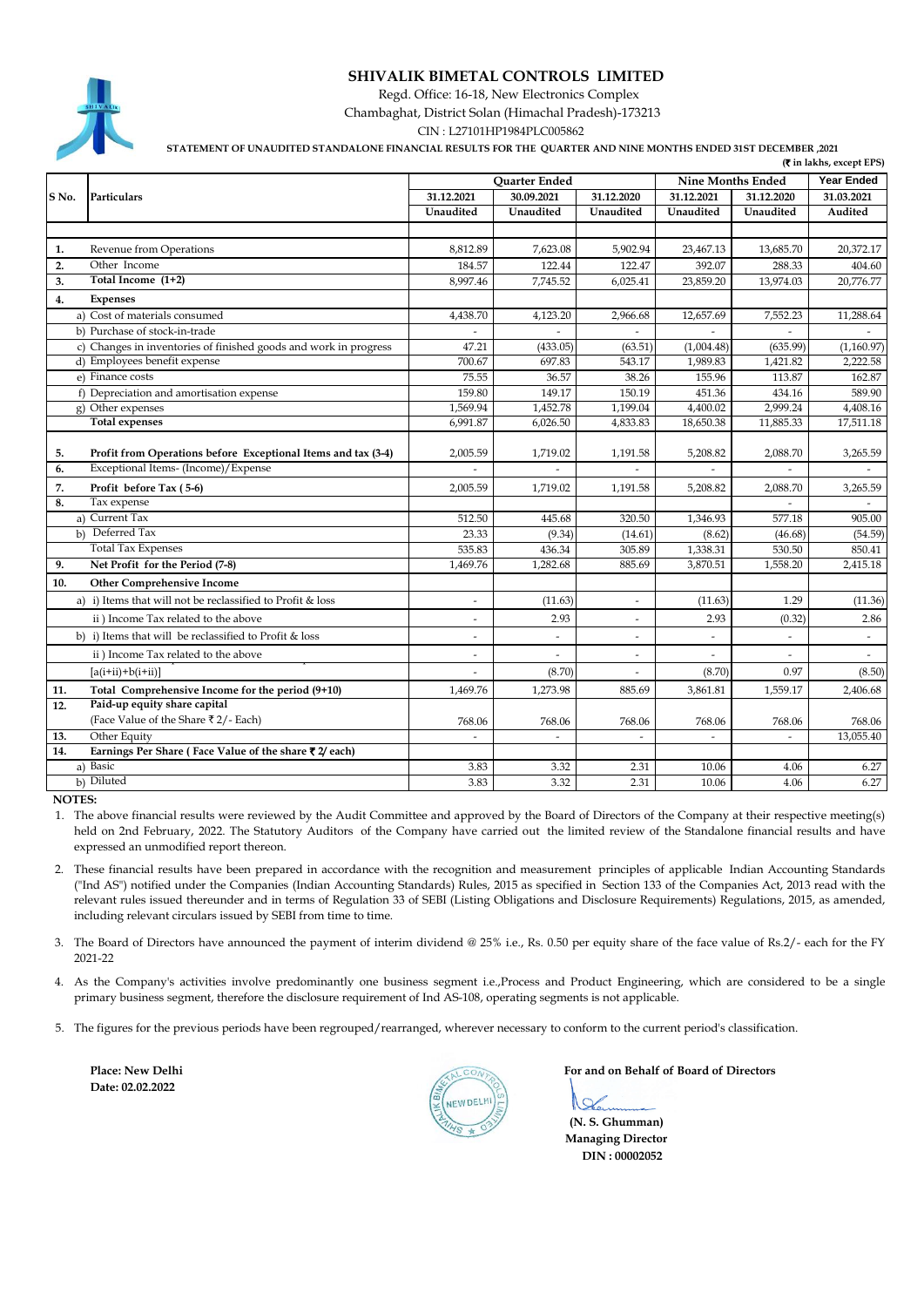# ARORA GUPTA & Co. **CHARTERED ACCOUNTANTS**

**INDEPENDENT AUDITORS' REVIEW REPORT ON REVIEW OF UNAUDITED CONSOLIDATED INTERIM FINANCIAL RESULTS**

**To,**

# **The Board of Directors of SHIVALIK BIMETAL CONTROLS LIMITED**

- 1. We have reviewed the accompanying Statement of Unaudited Consolidated Financial Results of **SHIVALIK BIMETAL CONTROLS LIMITED** ("the Parent") and its share of the net profit after tax and total comprehensive income of its associate and Joint Ventures stated in paragraph no 4 (hereinafter referred to as the "Group") for the quarter and nine months ended December 31, 2021 ("the Statement"), being submitted by the Parent pursuant to the requirement of Regulation 33 of the SEBI (Listing Obligations and Disclosure Requirements) Regulations, 2015, as amended.
- 2. This Statement, which is the responsibility of the Parent's Management and approved by the Parent's Board of Directors, has been prepared in accordance with the recognition and measurement principles laid down in Indian Accounting Standard 34 "Interim Financial Reporting" as prescribed under Section 133 of the Companies Act, 2013 read with relevant rules issued there under and other accounting principles generally accepted in India. Our responsibility is to issue a report on 'the Statement' based on our review.
- 3. We conducted our review of 'the Statement' in accordance with the Standard on Review Engagement (SRE) 2410, "Review of Interim Financial Information Performed by the Independent Auditor of the Entity" issued by the Institute of Chartered Accountants of India (ICAI). This standard requires that we plan and perform the review to obtain moderate assurance as to whether 'the Statement' is free of material misstatement. A review is limited primarily to inquiries of the personnel and analytical procedures applied to financial data and thus provides less assurance than an audit. We have not performed an audit and accordingly, we do not express an audit opinion.

We also performed procedures in accordance with the Circular issued by the SEBI under Regulation 33 (8) of the SEBI (Listing Obligations and Disclosure Requirements) Regulations, 2015, as amended, to the extent applicable.

| <u> 1888 - 1988 - 1988 - 1988 - 1988 - 1988 - 1988 - 1988 - 1988 - 1988 - 1988 - 1988 - 1988 - 1988 - 1988 - 198</u> |                          |  |  |  |  |  |
|----------------------------------------------------------------------------------------------------------------------|--------------------------|--|--|--|--|--|
| <b>Name of Entity</b>                                                                                                | Relationship             |  |  |  |  |  |
| <b>Shivalik Bimetal Controls Limited</b>                                                                             | Parent Company           |  |  |  |  |  |
| Innovative Clad Solutions Private Limited                                                                            | Joint Venture            |  |  |  |  |  |
| <b>Checon Shivalik Contact Solutions Private Limited</b>                                                             | Joint Venture            |  |  |  |  |  |
| Shivalik Bimetal Engineers Private Limited                                                                           | <b>Associate Company</b> |  |  |  |  |  |

4. The statement includes the result of following entities;

5. Based on our review conducted and procedures performed as stated in paragraph 3 above, and based on the consideration of the review report of the other auditors referred to in paragraph 6 below, nothing has come to our attention that causes us to believe that the accompanying Statement, prepared in accordance with the recognition and measurement

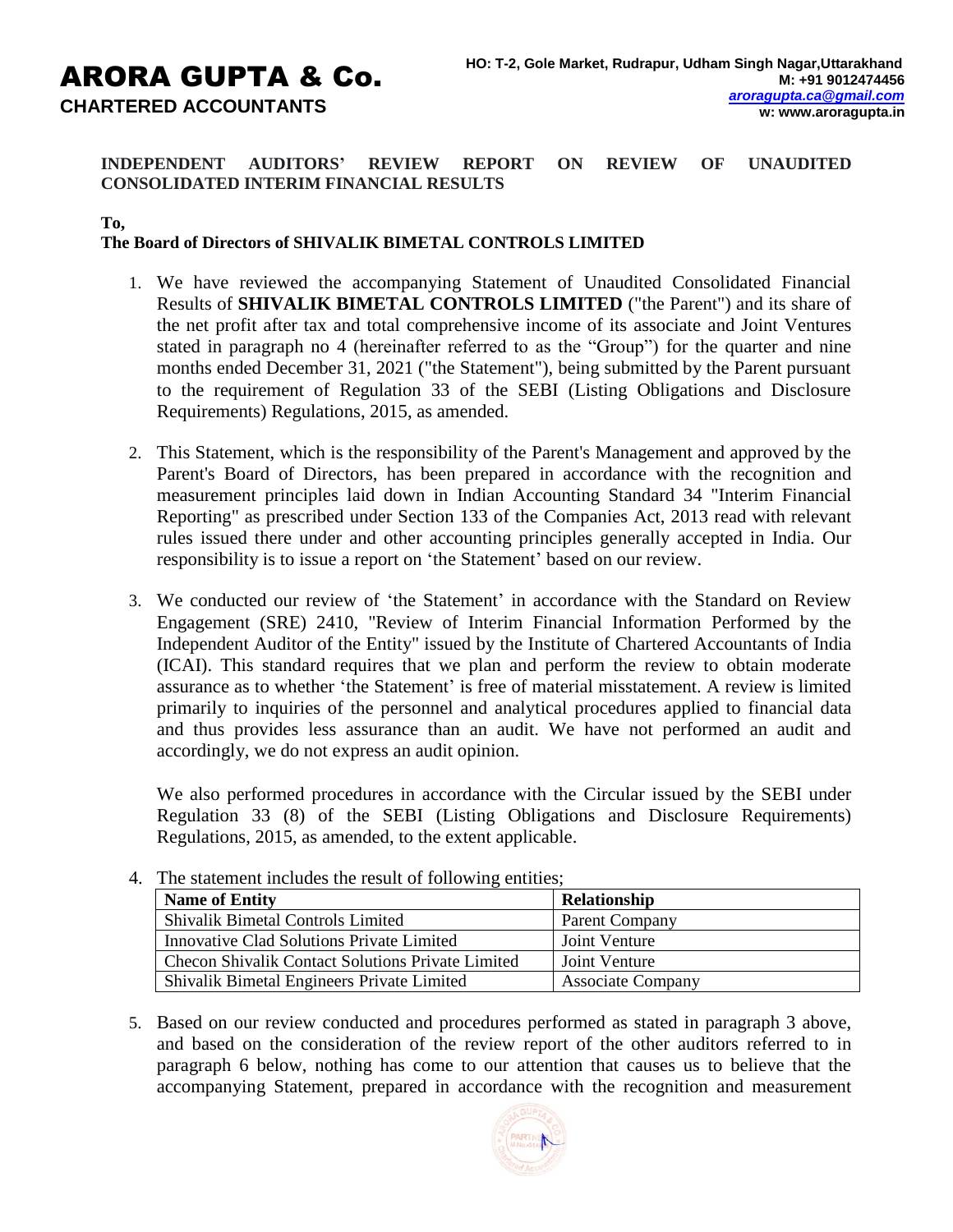principles laid down in the aforesaid Indian Accounting Standard and other accounting principles generally accepted in India, has not disclosed the information required to be disclosed in terms of Regulation 33 of the SEBI (Listing Obligations and Disclosure Requirements) Regulations, 2015, as amended, including the manner in which it is to be disclosed, or that it contains any material misstatement.

6. We did not review the interim financial results of One Joint Venture and One associate included in "the Statement", whose share of net profit (including other comprehensive income) of Rs.34.03lakhs and Rs.108.54 lakhs for the quarter and nine months ended December 31, 2021 , respectively, as considered in the respective financial results of the entities included in the Group. These interim financial results have been reviewed by other auditors whose review reports have been furnished to us by the other auditors at the request of the management, and our conclusion in so far as it relates to the amounts and disclosures included in respect of the associate and Joint-venture is based solely on the review reports of such other auditors and the procedures performed by us as stated in paragraph 3 above. Our conclusion on 'the statement' is not modified in respect of above matter.

> *For and On Behalf Of*; **ARORA GUPTA & Co.** Chartered Accountants Firm Registration No.: 021313C

Dunt Arm

Place: New Delhi Date: February 2, 2022

**AMIT ARORA** Partner Membership No.: 514828 UDIN: 22514828AAAAAX6617